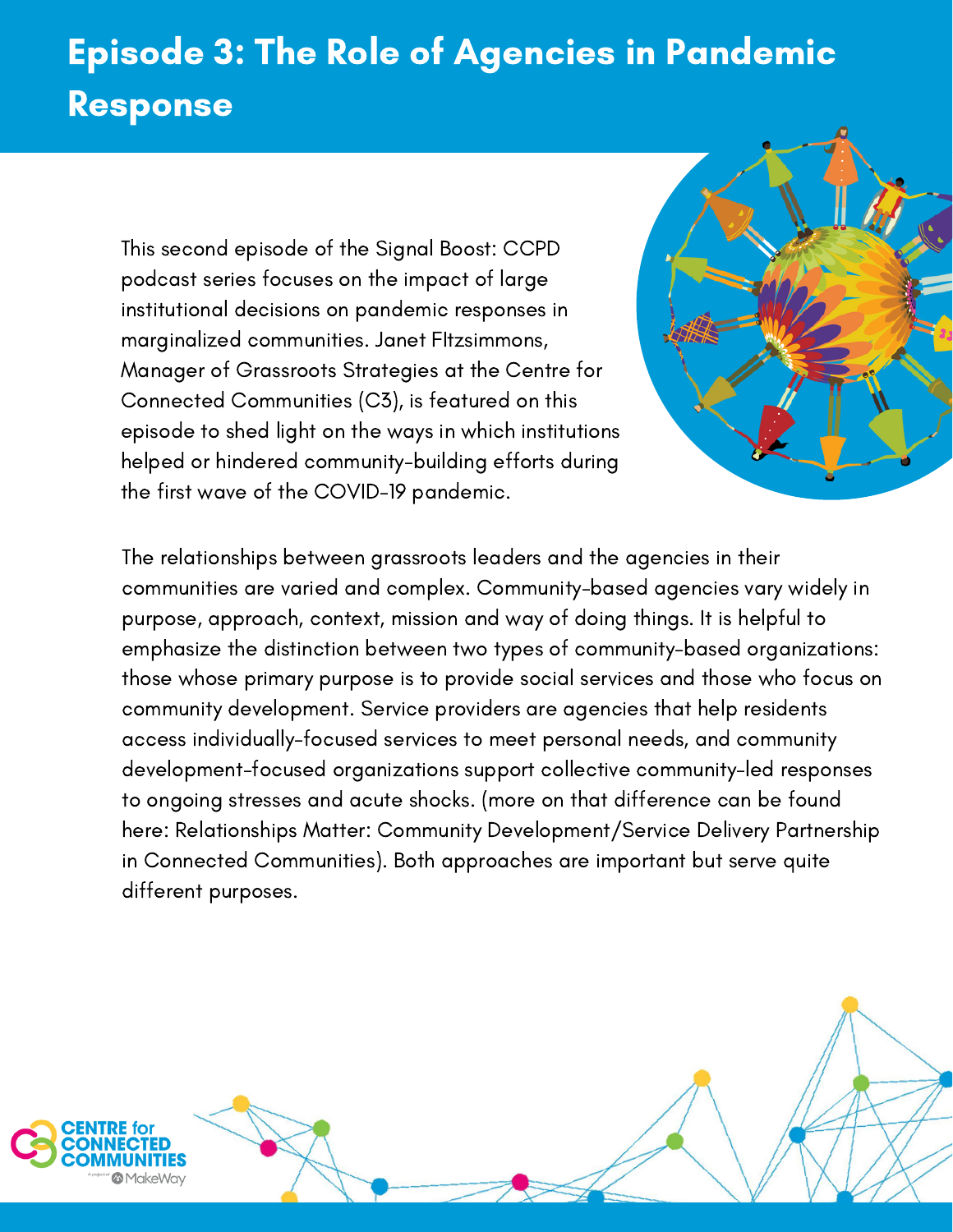The COVID-19 pandemic was an unprecedented crisis event for grassroots leaders and agencies to navigate, but brought to light, and in some cases worsened, many pre-existing challenges for grassroots leaders navigating the social infrastructure of their communities and response efforts. In our conversations, we heard from grassroots leaders that many felt a sense of distrust when it came to many formalized interventions, especially from a government level based on past experiences and histories. (For more on how this may happen, see CCPD Episode 2: Government and Grassroots Connections).

However, our research found that agencies with mandates for developing and strengthening relationship networks with local grassroots leaders, a key feature of the community development approach, were able to better support community-based grassroots action during the pandemic. Grassroots leaders emphasized that they were able to work most effectively with agencies when they acted in ways that facilitated and strengthened connections between grassroots leaders, residents and institutions to prioritize equity and collaboration in accessing and distributing resources. The following roles were identified by grassroots leaders as the most helpful for agency partners: coordinator and supporter of grassroots leaders, bottom-up connector, weaver of grassroots networks, coordinator of service providers, and facilitator of resident engagement. These roles are examples of the important social infrastructure that agencies provide, not only in terms of providing physical space, but also the bridging between on-the-ground residents and grassroots leaders that have perspective, ideas and assets to support their communities, and the institutions that are able to provide funding and resources to them.

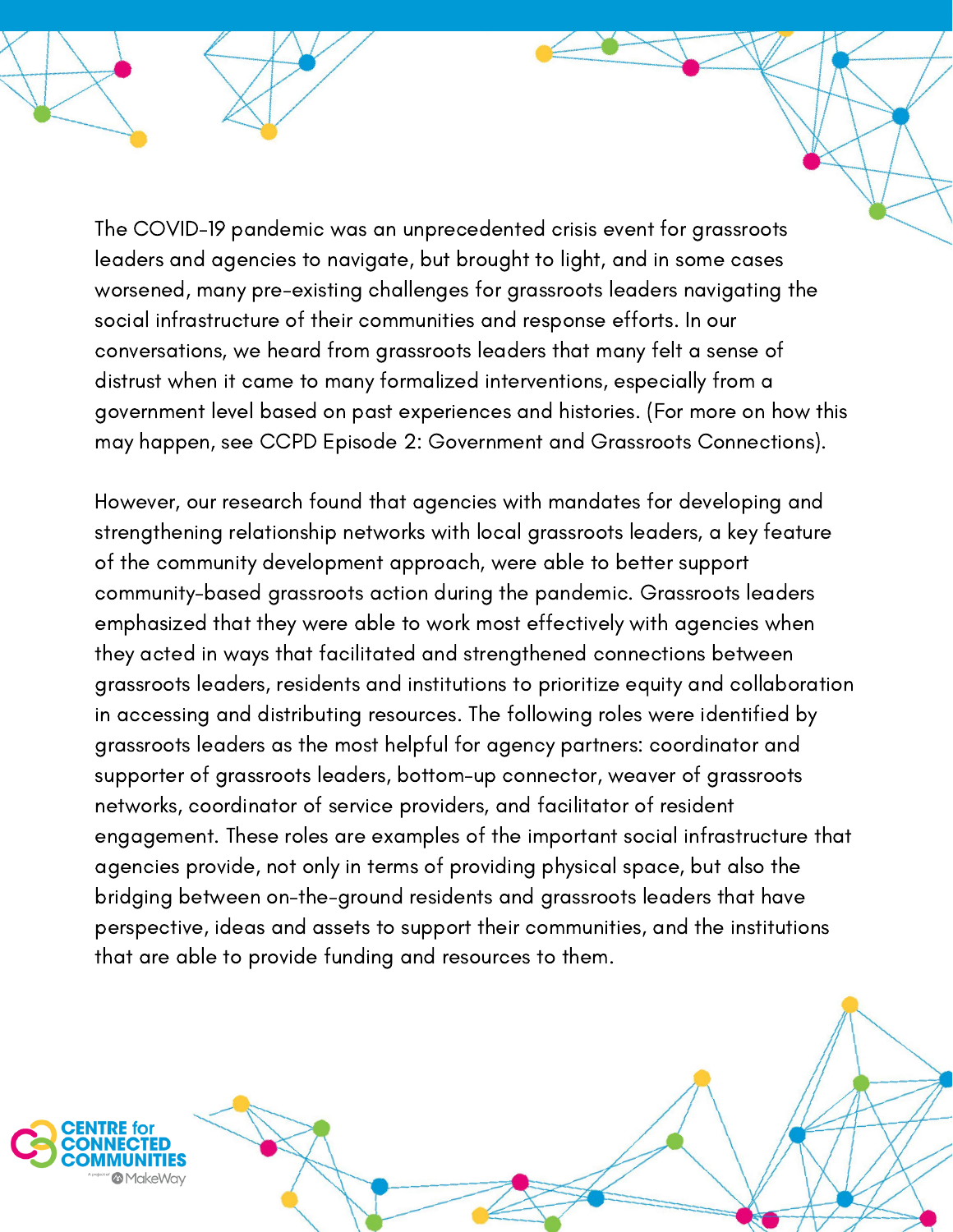The data from the CCPD study suggests that in order for these roles to be constructive and helpful, there needs to be strong pre-existing relationships that are based on understanding the community's collective goals and what resources they need to achieve these goals. We learned that community members who had pre-existing relationships with agency staff were able to leverage social infrastructure, such as access to resources and trained staff, and relationships with partner agencies and institutions so that they could not only continue their community-building efforts, but also tap into these systems to access the supports needed for their specific community-based needs. For example, unlike other crisis situations where a central location could be set up for residents to gather, collect and distribute resources, the COVID-19 pandemic required physical isolation, and this resulted in the closure of many physical spaces of service provision (i.e, food banks). Additionally, some agencies were able to adapt their programming to an online format to meet resident needs, and distribute information digitally through established resident information networks. This on-the-ground knowledge of what communities needed to stay safe during the pandemic, coupled with access to the infrastructure provided by agencies, meant that the flow of resources to where they needed to go could happen very quickly and effectively.

In the communities we connected with, grassroots leaders stated that residents' levels of trust in agency mandates and the resulting capacity of staff to enact these initiatives is varied. However, having pre-existing relationships between residents, grassroots leaders and agency staff encouraged flows of information that made it easier to access services, especially during the pandemic's initial impacts.